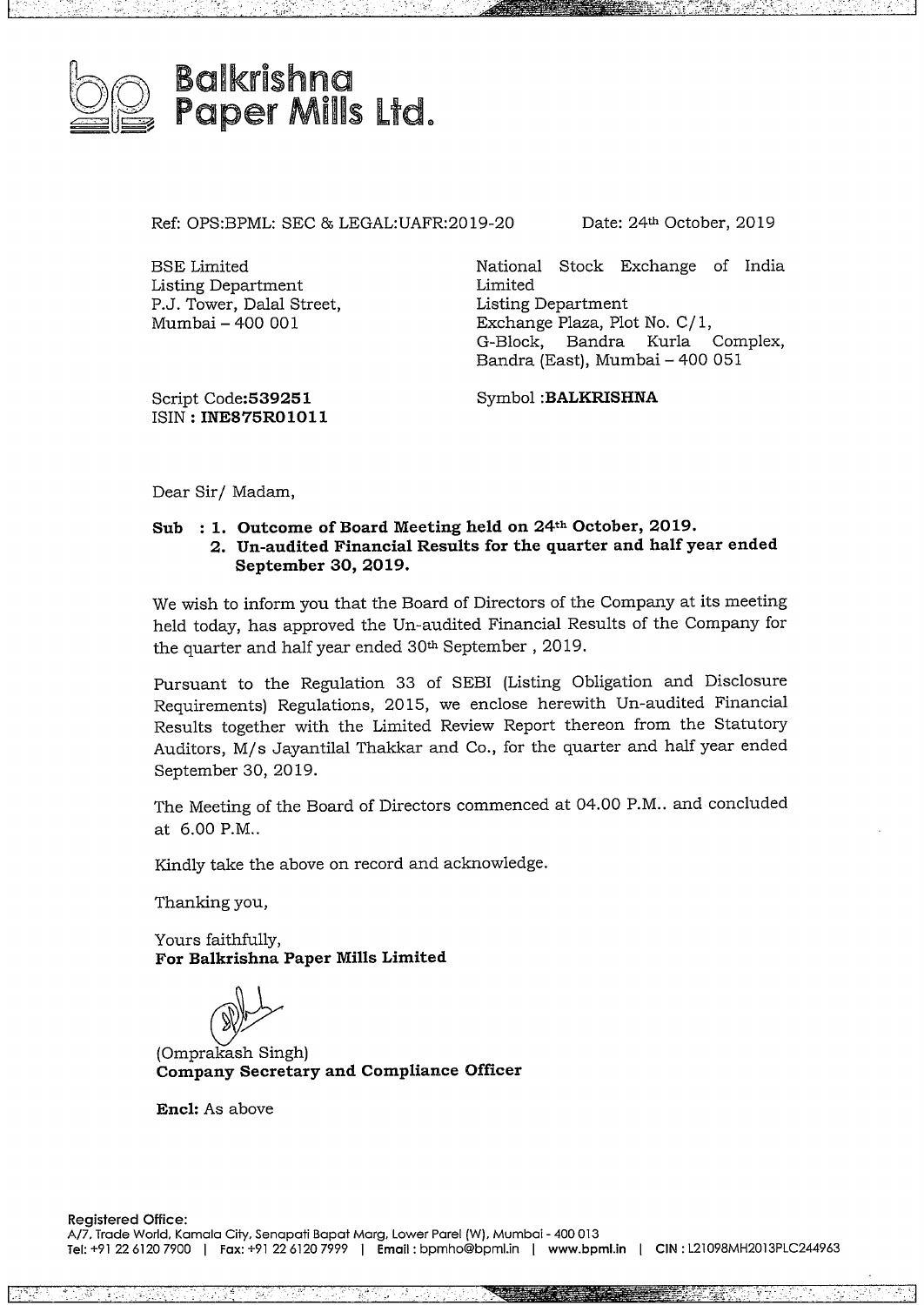# **Balkrirhna Paper fillr Limited**

a<br>. Regd. Office :A/7, Trade World, Kamala City, Senapati Bapat Marg, Lower Parel (W), Mumbai -400013, Maharashtra<br>«Phone: 022-61207900, Fax : 022-61207999, Email: opsingh@bpml.in, CIN : L21098MH2013PLC244963 Websit **FINANCIAL RESULTS FOR**THE **QUARTER AND HALF YEAR ENDED 30TH SEPTEMBER , 2019**

| <b>PARTICULARS</b>                                                               | <b>HALF YEAR ENDED</b><br><b>QUARTER ENDED</b> |            |            |                       |            | <b>YEAR ENDED</b> |  |
|----------------------------------------------------------------------------------|------------------------------------------------|------------|------------|-----------------------|------------|-------------------|--|
|                                                                                  | 30/09/2019                                     | 30/06/2019 | 30/09/2018 | 30/09/2019 30/09/2018 |            | 31/03/2019        |  |
|                                                                                  | Unaudited                                      | Unaudited  | Unaudited  | Unaudited             | Unaudited  | Audited           |  |
| 1. Revenue:                                                                      |                                                |            |            |                       |            |                   |  |
| a) Revenue from Operations                                                       | 4,740.61                                       | 4,655.38   | 5,805.10   | 9,395.99              | 11,511.02  | 21,434.62         |  |
| b) Other Income                                                                  | (5.28)                                         | 107.85     | 7.36       | 102.57                | 10.05      | 10.73             |  |
| <b>Total Revenue</b>                                                             | 4,735.33                                       | 4,763.23   | 5,812.46   | 9,498.56              | 11,521.07  | 21,445.35         |  |
| 2. Expenses                                                                      |                                                |            |            |                       |            |                   |  |
| a) Cost of materials consumed                                                    | 2,700.20                                       | 3,022.64   | 3,377.82   | 5,722.84              | 7,343.91   | 14,067.09         |  |
| b) Purchase of Stock- in- trade                                                  |                                                |            |            |                       |            |                   |  |
| c) Changes in inventories of Finished goods, Work-in-progress and Stock-in-trade | 268.21                                         | (36.11)    | 550.89     | 232.10                | 185.11     | 4.68              |  |
| d) Employee Benefits Expenses                                                    | 327.85                                         | 288.42     | 340.71     | 616.27                | 685.23     | 1,348.78          |  |
| e) Finance Costs                                                                 | 338.92                                         | 395.79     | 370.53     | 734.71                | 680.15     | 1,435.45          |  |
| f) Depreciation and Amortisation expense                                         | 167.70                                         | 162.96     | 167.38     | 330.66                | 331.58     | 660.89            |  |
| g) Other Expenses                                                                |                                                |            |            |                       |            |                   |  |
| (i) Power & Fuel                                                                 | 851.25                                         | 891.31     | 932.10     | 1,742.56              | 2,045.80   | 3,678.40          |  |
| (ii) Others                                                                      | 877.56                                         | 988.52     | 1,434.92   | 1,866.08              | 2,680.07   | 4,613.97          |  |
| <b>Total Expenses</b>                                                            | 5,531.69                                       | 5,713.53   | 7,174.36   | 11,245.22             | 13,951.85  | 25,809.26         |  |
| 3. Profit / (Loss) before tax (1-2)                                              | (796.36)                                       | (950.30)   | (1,361.90) | (1,746.66)            | (2,430.78) | (4,363.91)        |  |
| 4 Tax expenses                                                                   |                                                |            |            |                       |            |                   |  |
| a) Current tax                                                                   |                                                |            |            |                       |            |                   |  |
| b) Deferred tax                                                                  | 52.08                                          | 48.37      | 44.04      | 100.45                | 108.99     | (140.01)          |  |
| 5. Net Profit/ (Loss) for the period (3-4)                                       | (848.44)                                       | (998.67)   | (1,405.94) | (1,847.11)            | (2,539.77) | (4,223.90)        |  |
| 6. Other comprehensive Income (OCI)                                              |                                                |            |            |                       |            |                   |  |
| i) items that will be reclassified to Profit and Loss (net of tax)               |                                                |            |            |                       |            |                   |  |
| ii) items that will not be reclassified to Profit and Loss (net of tax)          | (14.08)                                        | 0.85       | (7.03)     | (13.23)               | (4.83)     | 10.00             |  |
| 7. Total comprehensive income for the period $(5 + 6)$                           | (862.52)                                       | (997.82)   | (1,412.97) | (1,860.34)            | (2,544.60) | (4,213.90)        |  |
| 8. Paid up Equity Share Capital (face value of Rs 10/- per share)                | 1,073.98                                       | 1,073.98   | 1,073.98   | 1,073.98              | 1,073.98   | 1.073.98          |  |
| 9. Other Equity (excluding revaluation reserve)                                  |                                                |            |            |                       |            | (4,399.26)        |  |
| 10. Earnings per share (EPS) of Rs.10/- each (not annualised)                    |                                                |            |            |                       |            |                   |  |
| - Basic Rs.                                                                      | (7.90)                                         | (9.30)     | (13.09)    | (17.20)               | (23.65)    | (39.33)           |  |
| - Diluted Rs.                                                                    | (7.90)                                         | (9.30)     | (13.09)    | (17.20)               | (23.65)    | (39.33)           |  |

**NOTES:** -

1. The above results were **reviewed** by the Audit Committee and approved by the Board of Directors at its meeting held on **24th** October, **2019.** The statutory auditors of the company carried out <sup>a</sup> "Limited **Review"** of the financial results forthe half **year** ended 30th September, **2019.**

2. The Company has adopted Ind AS-116"Leases "effective 1st April,2019 as notified by the Ministry of Corporate Affairs ( **MCA)** and applied the Standard to its leases. The impact of adoption of Ind AS-116 on the financials forthe quarter is not material.

3. The Company has identified Paper & Paper Board Business **as its** only primary reportable segment In accordance **with the** requirements of Ind AS- 108, 'Operating Segments'. Accordingly, no separate segment information has been provided. Place : Mumbai<br>Place : Mumbai<br>Place : Mumbai<br>Place : Mumbai<br>Place : Mumbai



For Balkrishna Paper Mills Limited

For Balkrishna Paper Mills Limited<br>MANURA Anurag P Poddar<br>Chairman & Managing Director

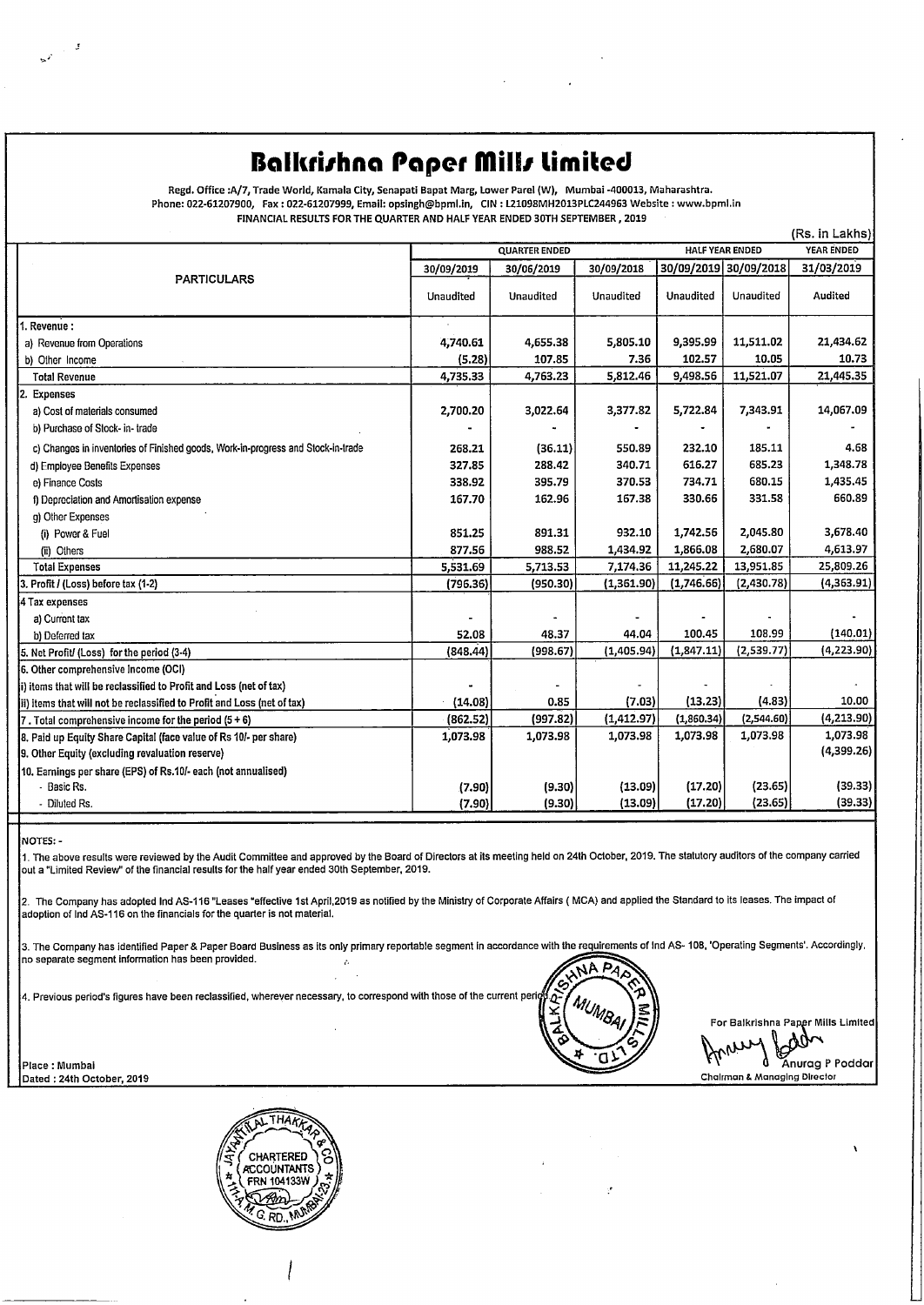#### Balkrishna Paper Mills Limited Statement of Assets and Liabilities

|                                           | As at         | As at March |  |
|-------------------------------------------|---------------|-------------|--|
| Particulars                               | September 30, | 31, 2019    |  |
|                                           | 2019          |             |  |
|                                           | Unaudited     | Audited     |  |
| <b>ASSETS</b>                             |               |             |  |
| 1 Non-current assets                      |               |             |  |
| a. Property, plant and equipment          | 14,801.72     | 14,929.15   |  |
| b. Capital work-in-progress               | 133.94        | 301.72      |  |
| c. Other intangible assets                | 41.34         | 9.82        |  |
| d. Financial assets                       |               |             |  |
| (i) Non-current investments               |               |             |  |
|                                           |               |             |  |
| (ii) Loans                                |               |             |  |
| (iii) Other financial assets              | 68.66         | 348.26      |  |
| e. Non current tax assets (net)           |               | 89.16       |  |
| f.<br>Other non current assets            | 2.95          | 2.81        |  |
|                                           |               |             |  |
| Total non-current assets                  | 15,048.61     | 15,680.92   |  |
|                                           |               |             |  |
| 2 Current assets                          |               |             |  |
| a. Inventories                            | 2,786.10      | 2,817.84    |  |
|                                           |               |             |  |
| b. Financial assets                       |               |             |  |
| (i) Investments                           |               |             |  |
| (ii) Trade receivables                    | 1,280.33      | 1,573.53    |  |
| (iii) Cash and cash equivalents           | 11.76         | 12.49       |  |
| (iv) Bank balance other than (iii) above  | 10.00         | 10.00       |  |
| (v) loans                                 |               |             |  |
| (vi) Other financial assets               | 317.10        | 45.89       |  |
| c. Other current assets                   |               |             |  |
|                                           | 679.87        | 628.02      |  |
| <b>Total current assets</b>               | 5,085.16      | 5,087.77    |  |
| Total assets                              | 20,133.77     | 20,768.69   |  |
|                                           |               |             |  |
| <b>EQUITY AND LIABILITIES</b>             |               |             |  |
| 1 Equity                                  |               |             |  |
| a. Equity share capital                   | 1,073.98      | 1,073.98    |  |
| b. Other equity                           | (6, 259.00)   | (4,399.26)  |  |
|                                           |               |             |  |
| <b>Total equity</b>                       | (5,185.02)    | (3,325.28)  |  |
|                                           |               |             |  |
|                                           |               |             |  |
| 2) Liaiblities                            |               |             |  |
| Non-current liabilities                   |               |             |  |
| (i) Borrowings                            | 14,006.36     | 9,718.48    |  |
| (ii) Other financial iabilities           | 522.28        | 726.13      |  |
| (iii) Deferred tax liabilities (Net)      | 1,981.18      | 1,885.37    |  |
| (iv) Provisions                           | 58.75         | 46.79       |  |
| Total non -current liabilities            | 16,568.57     | 12,376.77   |  |
|                                           |               |             |  |
|                                           |               |             |  |
| 3 Current liabilities                     |               |             |  |
| a. Financial liaiblities                  |               |             |  |
| (i) Borrowings                            | 2,268.49      | 3,727.94    |  |
| (ii) Trade payables                       |               |             |  |
| a) Total outstanding dues of micro        |               |             |  |
| enterprises and small enterprises         | 111.75        | 128.77      |  |
|                                           |               |             |  |
| b) Total outstanding dues other than (ii) |               |             |  |
| (a) above                                 | 4,687.76      | 6,215.29    |  |
| (iii) Other financial liabilities         | 1,512.69      | 1,442.67    |  |
| b. Other current liabilities              | 97.75         | 139.23      |  |
| c. Provisions                             | 61.27         | 63.30       |  |
| d. Current tax liabilities                | 10.51         |             |  |
| <b>Total current liabilities</b>          | 8,750.22      | 11,717.20   |  |
| <b>Total liabilities</b>                  | 25,318.79     | 24,093.97   |  |
| <b>Total equity and liabilities</b>       | 20,133.77     | 20,768.69   |  |
|                                           |               |             |  |

 $\ddot{\phantom{a}}$ 



 $\ddot{\phantom{0}}$ 

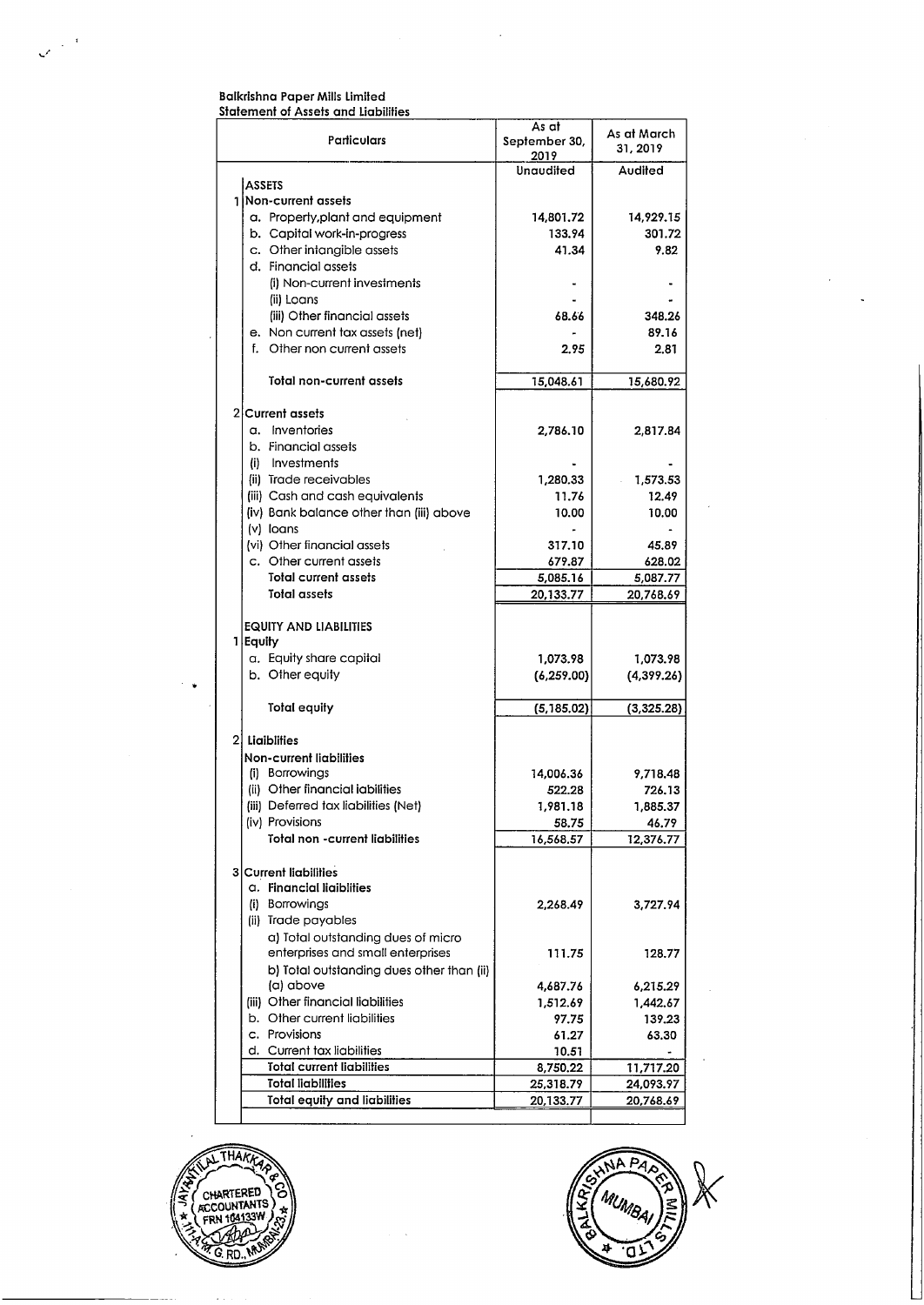### Balkrishna Paper Mills Limited CASH FLOW STATEMENT FOR THE YEAR ENDED 30Ih SEPTEMBER,2019

| Particulars                                              | As at September 30,<br>2019 |           | As at September 30, 2018 |           | As at March 31, 2019 |           |
|----------------------------------------------------------|-----------------------------|-----------|--------------------------|-----------|----------------------|-----------|
|                                                          | Unaudited                   |           | Unaudited                |           | Audited              |           |
| A. CASH FLOW FROM OPERATING ACTIVITIES :                 |                             |           |                          |           |                      |           |
| Loss before Tax                                          |                             | (1746.66) |                          | (2430.78) |                      | (4363.91) |
| Adjustment for:                                          |                             |           |                          |           |                      |           |
| Depreciation and Amortisation                            | 330.66                      |           | 331.58                   |           | 660.89               |           |
| <b>Finance Cost</b>                                      | 734.71                      |           | 680.15                   |           | 1435.45              |           |
| Interest Income                                          | (17.63)                     |           | (0.25)                   |           | (0.93)               |           |
| Profit on Sale of Current Investment                     | (1.49)                      |           | (9.30)                   |           | (9.30)               |           |
| Loss/(Profit) on Sale of Fixed Assets (Net)              | (0.68)                      |           |                          |           | 0.00                 |           |
| Unrealised Foreign Exchange differences (Gain) / Loss    | (141.33)                    |           | 57.30                    |           | 163.47               |           |
| <b>Retiring Gratuities</b>                               | 8.31                        |           | 7.74                     |           | 15.48                |           |
| Leave Encashment                                         | 4.01                        |           | 2.63                     |           | 1.45                 |           |
|                                                          |                             | 916.56    |                          | 1069.85   |                      | 2266.51   |
| Operating (loss) before working capital changes          |                             | (830.10)  |                          | (1360.93) |                      | (2097.40) |
| Adiustment for:                                          |                             |           |                          |           |                      |           |
| Trade and other receivables                              | 392.00                      |           | 1365.16                  |           | 1544.00              |           |
| Inventories                                              | 31.74                       |           | (397.88)                 |           | (236.01)             |           |
| Trade payables                                           | (1702.00)                   |           | (611.33)                 |           | 445.83               |           |
|                                                          |                             | (1278.26) |                          | 355,95    |                      | 1753.82   |
| Cash generated from operations                           |                             | (2108.36) |                          | (1004.98) |                      | (343.58)  |
| Direct taxes refund (paid)/received                      |                             | 100.35    |                          | 3.54      |                      | 3.42      |
| Gratuity paid                                            |                             | (14.67)   |                          |           |                      | 0.00      |
| Leave Encashment paid                                    |                             | (5.59)    |                          | (1.30)    |                      | (8.33)    |
| Net cash from Operating Activities                       |                             | (2028.27) |                          | (1002.74) |                      | (348.49)  |
| B. CASH FLOW FROM INVESTING ACTIVITIES :                 |                             |           |                          |           |                      |           |
| Purchase of current Investment                           | 0.00                        |           | 0.00                     |           | 0.00                 |           |
| Sale of current Investment                               | 1.49                        |           | 9.30                     |           | 9.30                 |           |
| Purchase of Fixed Assets & Capital Work in Progress      | (44.57)                     |           | (232.14)                 |           | (249.00)             |           |
| Sale of Fixed Assets                                     | 0.68                        |           | 0.00                     |           | 0.00                 |           |
| Investment In Fixed Deposit                              | 0.00                        |           | 0.00                     |           | 0.00                 |           |
| Interest received                                        | 17.00                       |           | 0.25                     |           | 0.00                 |           |
| Net cash used in Investing Activities                    |                             | (25.40)   |                          | (222.59)  |                      | (239.70)  |
| C. CASH FLOW FROM FINANCING ACTIVITIES:                  |                             |           |                          |           |                      |           |
| (Repayment)/ Proceeds of Short Term Borrowings (Net)     | (1459.45)                   |           | (146.38)                 |           | 274.36               |           |
| (Repayment) of Long Term Borrowings (Net)                | (678.00)                    |           | (698.08)                 |           |                      |           |
| Proceeds of Long Term Borrowings (Net)                   | 5000.00                     |           | 2700.00                  |           | (433.00)<br>1800.00  |           |
| <b>Finance Cost Paid</b>                                 | (809.61)                    |           | (603.40)                 |           | (1050.19)            |           |
| Net Cash from Financing Activities                       |                             | 2052.94   |                          | 1252.14   |                      | 591.17    |
|                                                          |                             |           |                          |           |                      |           |
| Net Decrease in cash and cash equivalent                 |                             | (0.73)    |                          | 26.81     |                      | 2.98      |
| Cash and cash equivalent as at the beginning of the year |                             | 12.49     |                          | 9.51      |                      | 9.51      |
| Cash and cash equivalent as at the end of the year       |                             | 11.76     |                          | 36.32     |                      | 12.49     |



 $\ddot{\phi}$  $\frac{1}{2}$ 

 $\ddot{\phantom{a}}$